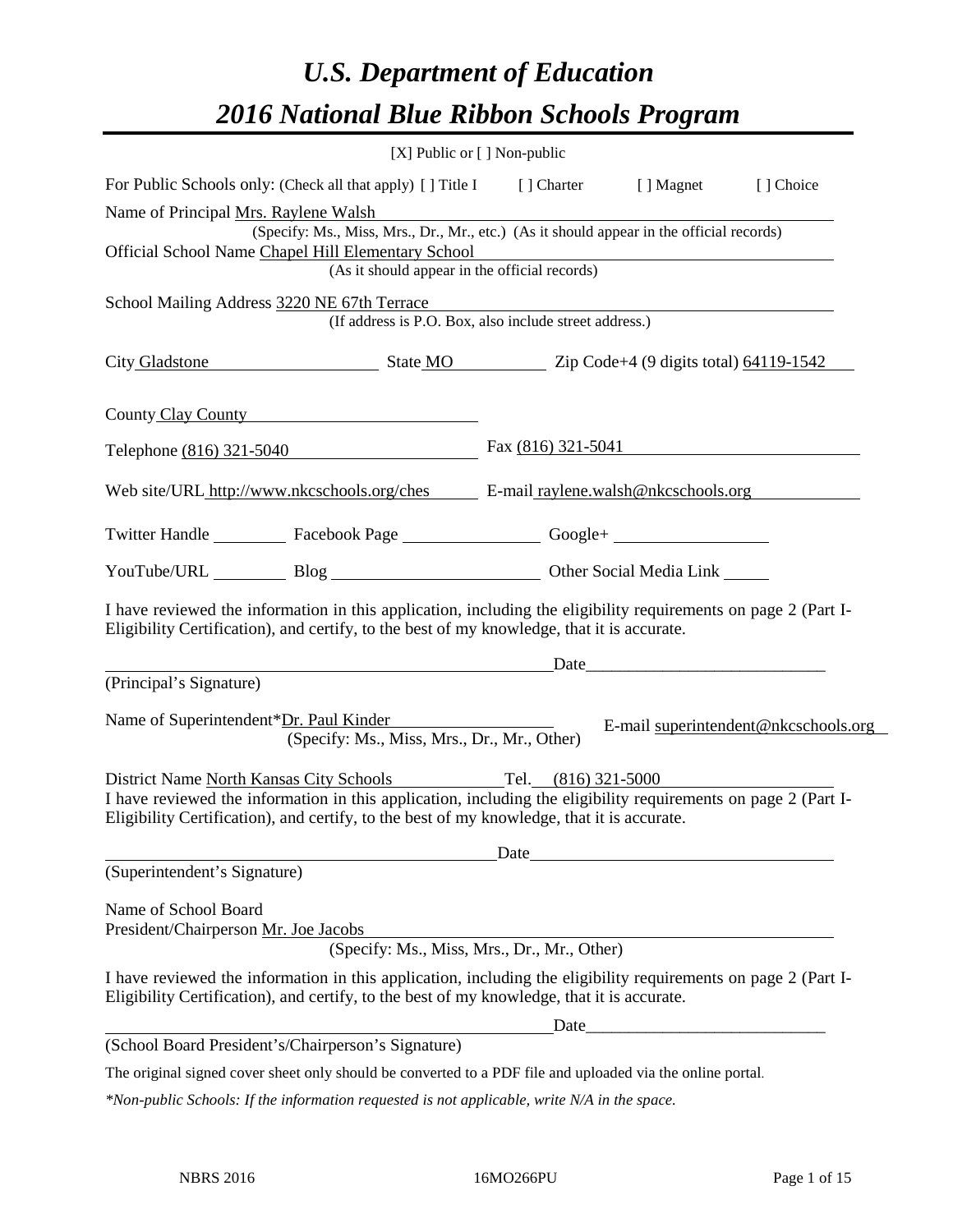The signatures on the first page of this application (cover page) certify that each of the statements below, concerning the school's eligibility and compliance with U.S. Department of Education and National Blue Ribbon Schools requirements, are true and correct.

- 1. The school configuration includes one or more of grades K-12. (Schools on the same campus with one principal, even a K-12 school, must apply as an entire school.)
- 2. The public school has met their state's accountability requirements (i.e., avoided sanctions) in participation, performance in reading (or English language arts) and mathematics, and other academic indicators (i.e., attendance rate and graduation rate) using the most recent accountability results available for the year prior to nomination.
- 3. To meet final eligibility, a public school must meet the state's accountability requirements (i.e., avoided sanctions) in participation, performance in reading (or English language arts) and mathematics, and other academic indicators (i.e., attendance rate and graduation rate) for the year in which they are nominated (2015-2016) and be certified by the state representative. Any status appeals must be resolved at least two weeks before the awards ceremony for the school to receive the award.
- 4. If the school includes grades 7 or higher, the school must have foreign language as a part of its curriculum.
- 5. The school has been in existence for five full years, that is, from at least September 2010 and each tested grade must have been part of the school for the past three years.
- 6. The nominated school has not received the National Blue Ribbon Schools award in the past five years: 2011, 2012, 2013, 2014, or 2015.
- 7. The nominated school has no history of testing irregularities, nor have charges of irregularities been brought against the school at the time of nomination. The U.S. Department of Education reserves the right to disqualify a school's application and/or rescind a school's award if irregularities are later discovered and proven by the state.
- 8. The nominated school or district is not refusing Office of Civil Rights (OCR) access to information necessary to investigate a civil rights complaint or to conduct a district-wide compliance review.
- 9. The OCR has not issued a violation letter of findings to the school district concluding that the nominated school or the district as a whole has violated one or more of the civil rights statutes. A violation letter of findings will not be considered outstanding if OCR has accepted a corrective action plan from the district to remedy the violation.
- 10. The U.S. Department of Justice does not have a pending suit alleging that the nominated school or the school district as a whole has violated one or more of the civil rights statutes or the Constitution's equal protection clause.
- 11. There are no findings of violations of the Individuals with Disabilities Education Act in a U.S. Department of Education monitoring report that apply to the school or school district in question; or if there are such findings, the state or district has corrected, or agreed to correct, the findings.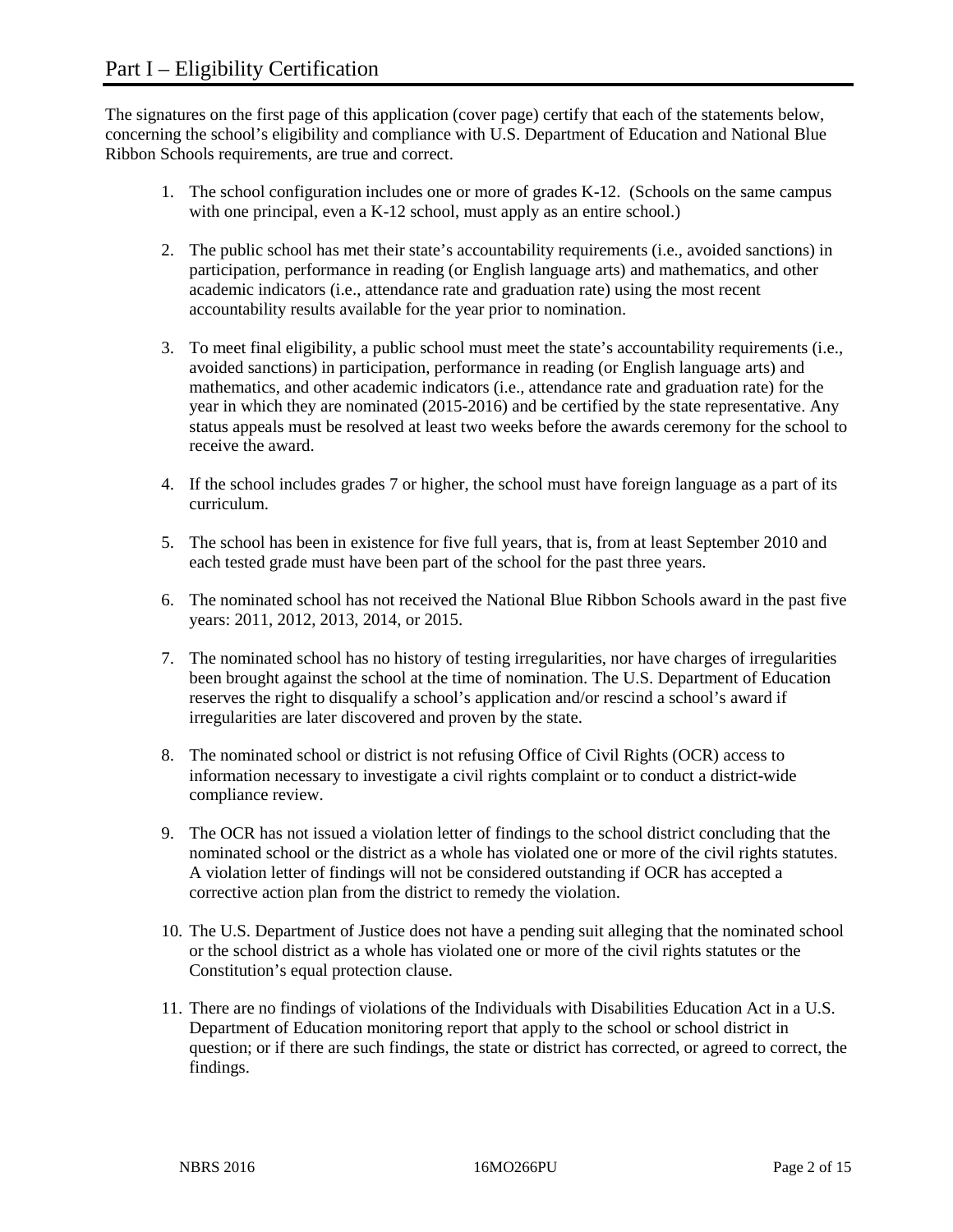## **Data should be provided for the most recent school year (2015-2016) unless otherwise stated.**

## **DISTRICT**

1. Number of schools in the district  $21$  Elementary schools (includes K-8) (per district designation): 5 Middle/Junior high schools 4 High schools 0 K-12 schools

30 TOTAL

**SCHOOL** (To be completed by all schools)

- 2. Category that best describes the area where the school is located:
	- [] Urban or large central city [ ] Suburban with characteristics typical of an urban area [X] Suburban [ ] Small city or town in a rural area [ ] Rural
- 3. Number of students as of October 1, 2015 enrolled at each grade level or its equivalent in applying school:

| Grade                           | # of         | # of Females | <b>Grade Total</b> |
|---------------------------------|--------------|--------------|--------------------|
|                                 | <b>Males</b> |              |                    |
| <b>PreK</b>                     | 0            | $\theta$     | 0                  |
| K                               | 43           | 32           | 75                 |
| 1                               | 45           | 33           | 78                 |
| $\overline{2}$                  | 42           | 57           | 99                 |
| 3                               | 48           | 44           | 92                 |
| 4                               | 34           | 47           | 81                 |
| 5                               | 47           | 54           | 101                |
| 6                               | 0            | 0            | $\mathbf{\Omega}$  |
| 7                               | 0            | 0            | 0                  |
| 8                               | 0            | 0            | 0                  |
| 9                               | 0            | 0            | 0                  |
| 10                              | 0            | 0            | $\theta$           |
| 11                              | 0            | 0            | $\Omega$           |
| 12 or higher                    | 0            | 0            | 0                  |
| <b>Total</b><br><b>Students</b> | 259          | 267          | 526                |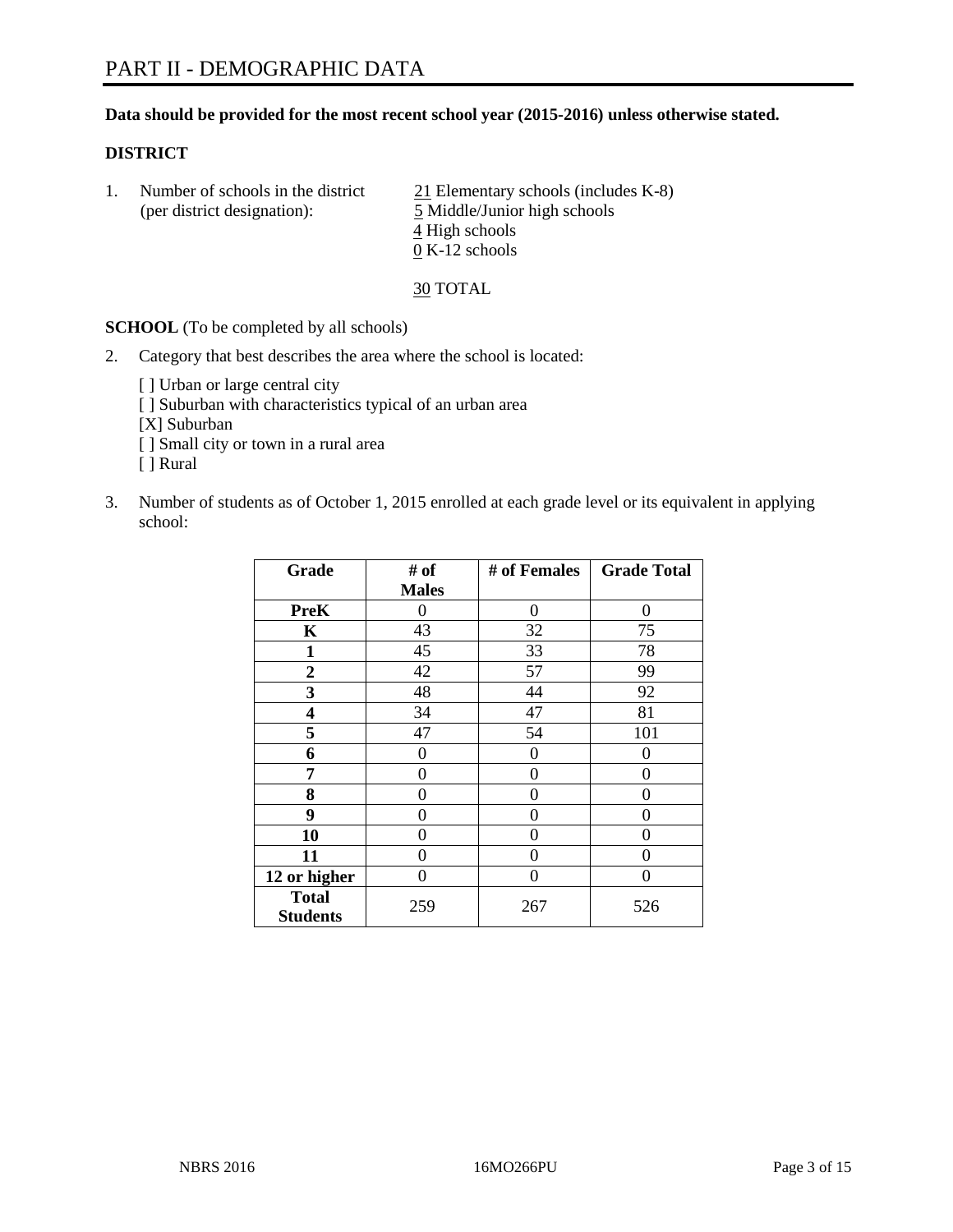the school: 6 % Asian

4. Racial/ethnic composition of  $1\%$  American Indian or Alaska Native 11 % Black or African American 9 % Hispanic or Latino 2 % Native Hawaiian or Other Pacific Islander 64 % White 7 % Two or more races **100 % Total**

(Only these seven standard categories should be used to report the racial/ethnic composition of your school. The Final Guidance on Maintaining, Collecting, and Reporting Racial and Ethnic Data to the U.S. Department of Education published in the October 19, 2007 *Federal Register* provides definitions for each of the seven categories.)

5. Student turnover, or mobility rate, during the 2014 – 2015 school year: 12%

This rate should be calculated using the grid below. The answer to (6) is the mobility rate.

| <b>Steps For Determining Mobility Rate</b>         | Answer |  |
|----------------------------------------------------|--------|--|
| (1) Number of students who transferred to          |        |  |
| the school after October 1, 2014 until the         | 25     |  |
| end of the 2014-2015 school year                   |        |  |
| (2) Number of students who transferred             |        |  |
| <i>from</i> the school after October 1, 2014 until | 43     |  |
| the end of the 2014-2015 school year               |        |  |
| (3) Total of all transferred students [sum of      | 68     |  |
| rows $(1)$ and $(2)$ ]                             |        |  |
| (4) Total number of students in the school as      | 546    |  |
| of October 1, 2014                                 |        |  |
| $(5)$ Total transferred students in row $(3)$      | 0.125  |  |
| divided by total students in row (4)               |        |  |
| $(6)$ Amount in row $(5)$ multiplied by 100        | 12     |  |

6. English Language Learners (ELL) in the school:  $9\%$ 

46 Total number ELL

Specify each non-English language represented in the school (separate languages by commas): Arabic, Bosnian, Chuukese, Creoles, Pidgins, Dinka, English, Igbo, Philippine, Pohnpeian, Russian, Somali, Spanish, Swahili, Tagalog, Urdu, Vietnamese

- 7. Students eligible for free/reduced-priced meals:  $40\%$ Total number students who qualify: 204
- 8. Students receiving special education services:  $4\%$

22 Total number of students served

Indicate below the number of students with disabilities according to conditions designated in the Individuals with Disabilities Education Act. Do not add additional conditions. It is possible that students may be classified in more than one condition.

| 3 Autism                              | $\underline{0}$ Orthopedic Impairment     |
|---------------------------------------|-------------------------------------------|
| 0 Deafness                            | 4 Other Health Impaired                   |
| 0 Deaf-Blindness                      | 5 Specific Learning Disability            |
| 2 Emotional Disturbance               | 3 Speech or Language Impairment           |
| 0 Hearing Impairment                  | 0 Traumatic Brain Injury                  |
| 0 Mental Retardation                  | $Q$ Visual Impairment Including Blindness |
| $\underline{0}$ Multiple Disabilities | 5 Developmentally Delayed                 |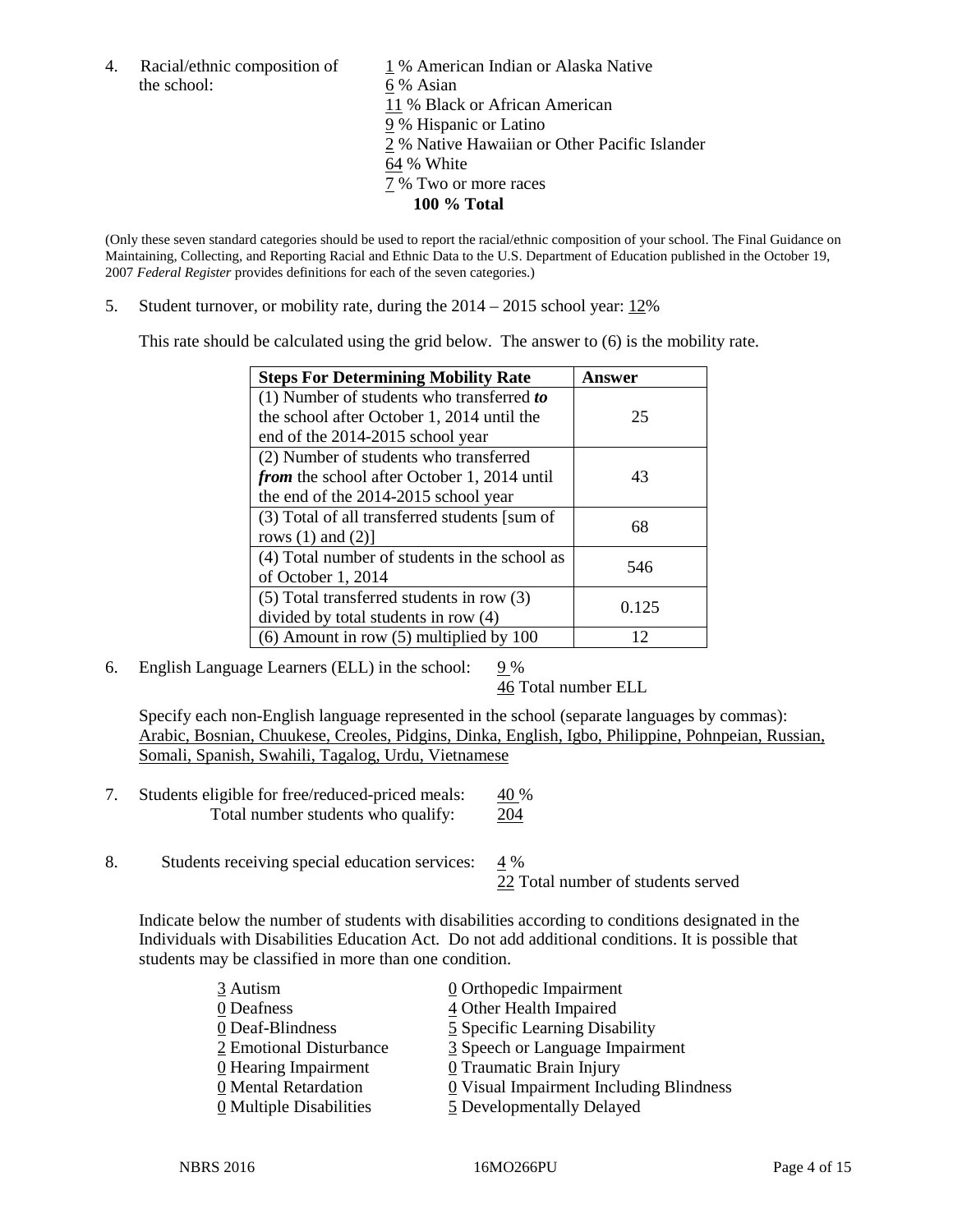- 9. Number of years the principal has been in her/his position at this school: 23
- 10. Use Full-Time Equivalents (FTEs), rounded to nearest whole numeral, to indicate the number of school staff in each of the categories below:

|                                       | <b>Number of Staff</b> |
|---------------------------------------|------------------------|
| Administrators                        |                        |
| Classroom teachers                    | 23                     |
| Resource teachers/specialists         |                        |
| e.g., reading, math, science, special | 8                      |
| education, enrichment, technology,    |                        |
| art, music, physical education, etc.  |                        |
| Paraprofessionals                     | 3                      |
| Student support personnel             |                        |
| e.g., guidance counselors, behavior   |                        |
| interventionists, mental/physical     |                        |
| health service providers,             |                        |
| psychologists, family engagement      |                        |
| liaisons, career/college attainment   |                        |
| coaches, etc.                         |                        |

- 11. Average student-classroom teacher ratio, that is, the number of students in the school divided by the FTE of classroom teachers, e.g., 22:1 23:1
- 12. Show daily student attendance rates. Only high schools need to supply yearly graduation rates.

| <b>Required Information</b> | 2014-2015 | $2013 - 2014$ | 2012-2013 | 2011-2012 | 2010-2011 |
|-----------------------------|-----------|---------------|-----------|-----------|-----------|
| Daily student attendance    | ን7%       | 98%           | 97%       | 97%       | 97%       |
| High school graduation rate | 9%        | $9\%$         | 9%        | 9%        | 0%        |

## 13. **For high schools only, that is, schools ending in grade 12 or higher.**

Show percentages to indicate the post-secondary status of students who graduated in Spring 2015.

| <b>Post-Secondary Status</b>                  |    |
|-----------------------------------------------|----|
| Graduating class size                         |    |
| Enrolled in a 4-year college or university    | 0% |
| Enrolled in a community college               | 0% |
| Enrolled in career/technical training program | 0% |
| Found employment                              | 0% |
| Joined the military or other public service   | 0% |
| Other                                         | 0/ |

14. Indicate whether your school has previously received a National Blue Ribbon Schools award. Yes No X

If yes, select the year in which your school received the award.

15. In a couple of sentences, provide the school's mission or vision statement.

The Chapel Hill community believes that all students, when provided with a safe environment, appropriate instruction, adequate time, and sufficient resources can learn and will learn.

16. **For public schools only**, if the school is a magnet, charter, or choice school, explain how students are chosen to attend.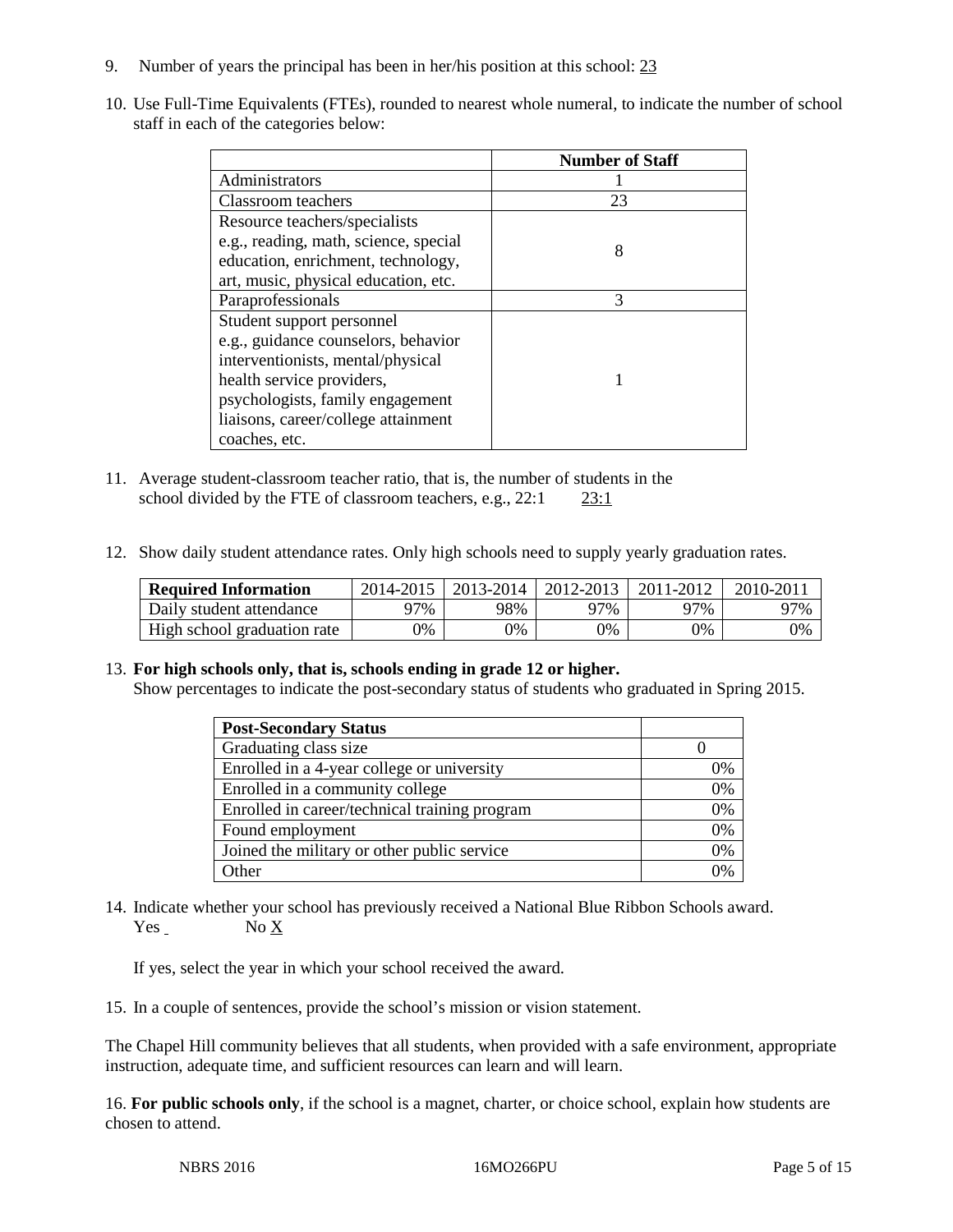# PART III – SUMMARY

Established in 1961, Chapel Hill is one of the 21 elementary schools in the nationally accredited North Kansas City School District. We are proud to be a neighborhood school and an integral part of the community. Since its establishment, the building has been remodeled several times, evolving with its growing and changing student population. In the past 25 years, our minority population has increased from 2% to 36.9%. Our free and reduced lunch population has increased from 4.3% in 1992, to 30.1% in 2009, and to 40.02% in 2015. Chapel Hill's diverse population consists of 526 students in kindergarten through fifth grade. Our student population is 5.5% Asian, 2.3% Pacific Islander, 1% American Indian, 10.8% Black or African American, 9.1% Hispanic or Latino, 7.2% multi-racial, and 64.1% White. Our 46 English Language Learner students represent more than 16 countries and 17 languages, and 8.7% of students speak English as their second language.

Even with our rapidly changing student population, our highly experienced staff works diligently to maintain a high level of achievement. Our staff has an average of 10.5 years of experience, with 60.2% holding advanced degrees. Five Chapel Hill teachers are English Language Learner certified. Former Superintendent Dr. Todd White stated, "What I have come to appreciate is the ability of our teachers to ensure that they know every one of their students and that they work diligently to meet their individual needs. No excuses. There's an attitude of 'wherever you come from, whatever you do, we are going to take care of you."

We offer many types of support to meet the diverse needs of our student population. Students receive English Language Learner services, reading support, gifted education, Drug Abuse Resistance Education (DARE), Special Education services, math enrichment, tutoring, summer school mastery and enrichment classes, and access to a full-time school counselor and school nurse. In addition, students have the opportunity to participate in many extracurricular activities, including Running Club, Tennis Club, Cursive Club, Girls on the Run, Chess Club, Honors Choir, Strings, Lego Club, and Learn to Swim program. Students develop leadership skills by participating in Student Council, becoming student ambassadors, serving as book buddies, and working with teachers as volunteers.

Chapel Hill staff establishes procedures and routines with students beginning on the first day of school. It is our belief that students can only be successful academically when they understand the structures and processes in place in their classrooms. The entire school utilizes consistent rules for the hallway, cafeteria, restroom, and playground. These are communicated using a common language and simple acronyms, and are posted throughout the building. Our recess rules and procedures are communicated to students through a teacher-created video, which is revisited as necessary for reinforcement. Each grade level's behavior plan is followed throughout the building. In addition, a school-wide "Paw Program" promotes positive class behavior.

Academic structures and routines are also explicitly developed within the classroom. Teachers devote time to set expectations and develop student stamina, following the organization of our workshop model. Classroom schedules are consistent among grade levels, preserving appropriate blocks of time for core instruction and facilitating grade-level collaboration. In addition, support services are scheduled to align with classroom schedules. We follow the motto of our principal, Raylene Walsh, who says, "Work smarter, not harder." Our focus on structures and procedures stems from her leadership and vision. Ellen Harris, a district ICLE (International Center for Leadership Education) coach stated, "I have worked in many, many schools across the country and I must say this school has to be one of the best run schools I have ever been in. The staff is truly acting and working as a team; the principal is the most amazing woman I have met in my travels, her attitude, her direction, and love of the job, and her common sense in dealing with various issues have created a school environment that is outstanding in so many ways."

Chapel Hill's school motto is "Success for all – all children can learn and will learn." Students take ownership in this motto each day when they recite the Chapel Hill Creed, "As a member of Chapel Hill, I feel good about myself and care for those around me. I know I am responsible for my own behavior. I can learn and I will learn. I will succeed."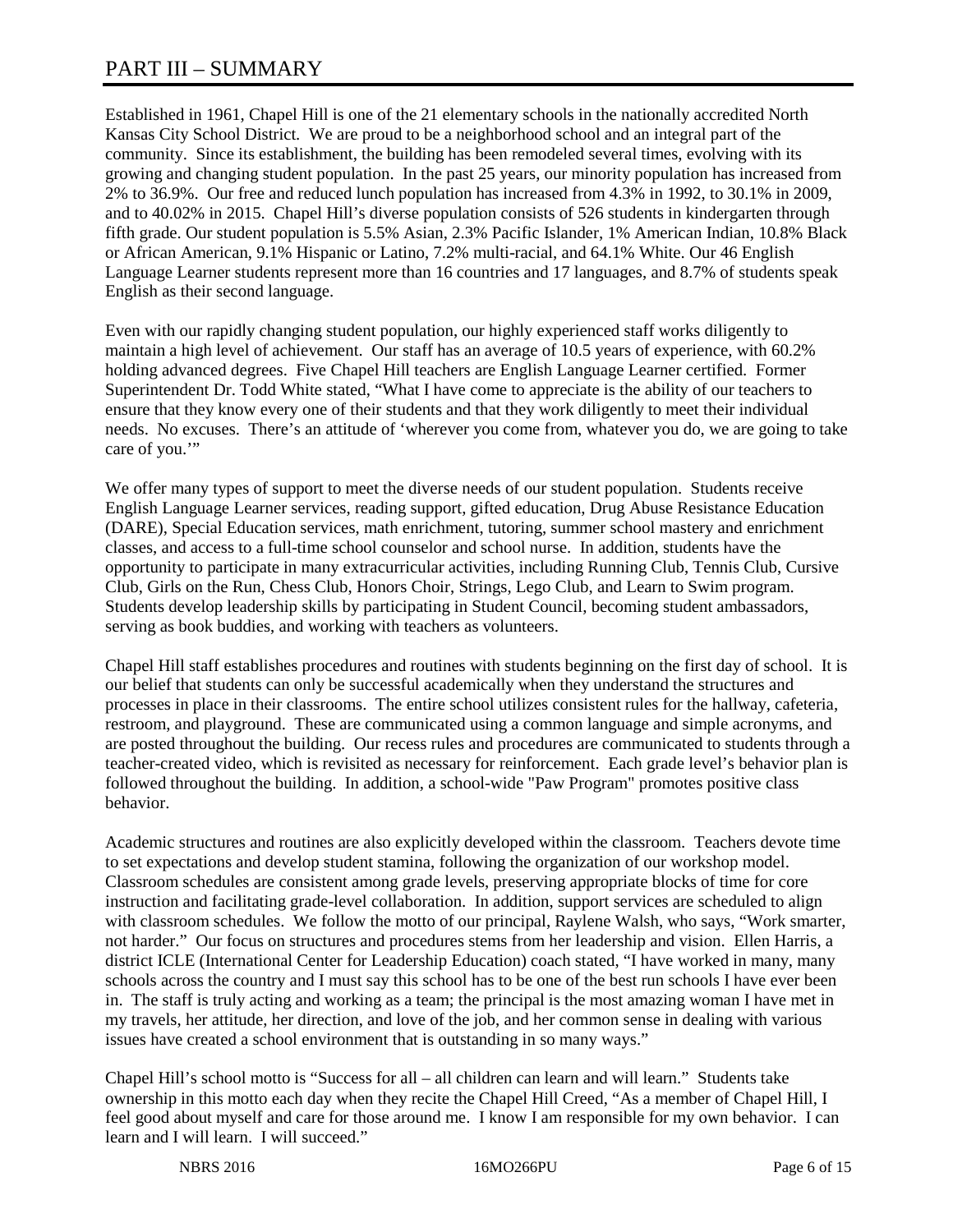This is our mission statement, which summarizes our commitment to continuous improvement. "The Chapel Hill community believes that all students, when provided with a safe environment, appropriate instruction, adequate time, and sufficient resources can learn and will learn. It is our expectation that all students will master Missouri Learning Standards at each grade level. We are committed to fostering a climate that encourages diversity of thought, innovation, and a global perspective to support the development of well-rounded, productive citizens in an ever-changing world."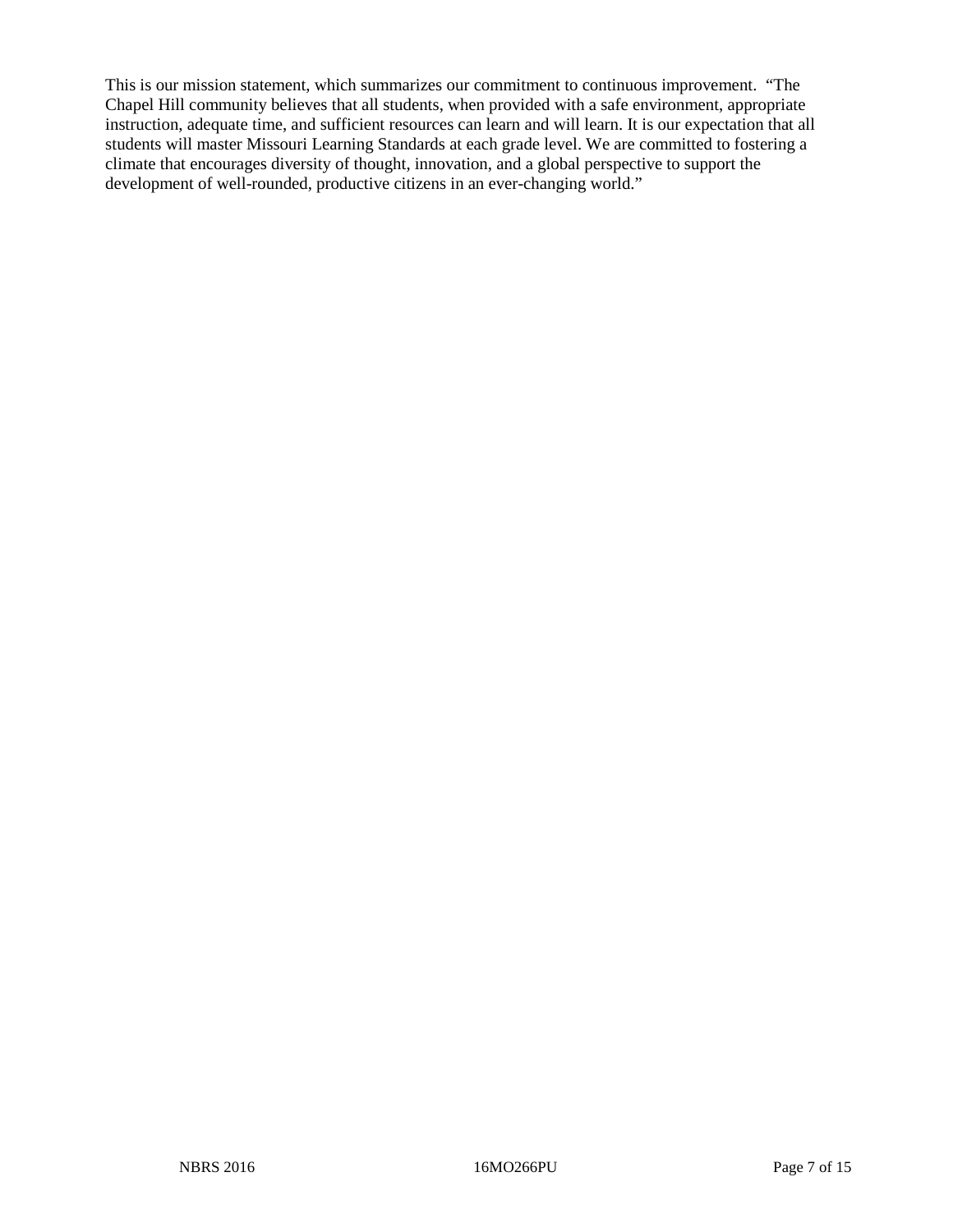# 1. Core Curriculum:

At Chapel Hill, we implement the North Kansas City School District's (NKCSD) curriculum, which is aligned with the Missouri Learning Standards and is articulated through Instructional Alignment Guides (IAG) and Units of Study (UOS). These tools are utilized by grade-level Professional Learning Teams (PLT) to plan for instruction and pacing that meet the unique needs of our students. Every staff member is part of an academic committee (math, reading, writing, spelling, science, social studies, climate/behavior) that is vertically structured with a representative from each grade level. These committees meet as needed to evaluate and revise school-wide academic goals and programs.

Chapel Hill has implemented a workshop model for reading instruction. Within this model, teachers ensure high expectations through a consistent format. Direct instruction based on the standards is delivered through a focus lesson. Students demonstrate their understanding of the learning goal by verbalizing "I can" statements. During independent reading time, students apply the skills from the focus lesson using selfselected books on their independent reading levels. All classrooms have leveled classroom libraries, with books that support students' needs and interests. Teachers have created electronic notes, rubrics, and focused questions to guide their conferring. During student conferences, teachers individualize instruction and guide students in setting goals, based on their specific needs. At the end of each workshop session, students participate in share time, where they verbalize their understanding of the teaching point.

In addition to daily reading instruction using our workshop model, students participate in guided reading lessons that are designed to meet the needs of their specific reading behaviors. Teachers group students according to reading level, as measured using the Fountas & Pinnell Benchmark Assessment System. These lessons are conducted in a small group setting, both in the classroom and with reading support teachers. Groups are continuously monitored and adjusted throughout the school year based on current reading levels, student assessment data, teacher conferring notes, and progress/strategic monitoring results.

Writing instruction at Chapel Hill also follows our workshop model. Teachers conduct focus lessons using published mentor texts, teacher-created texts, and student exemplars. During independent writing time, students write about topics of their choice within the focus genre. Students use a variety of writing tools, including writer's notebooks, various paper formats, and student MacBook Air computers. As with reading, teachers have created electronic notes and rubrics to guide their conferring. These notes and rubrics are used by teachers and PLTs to guide and modify instruction. During share time, students demonstrate to one another how they applied the teaching point to their own writing. Student writing is collected four times per year to include in each student's individual writing portfolio, which reflects progress from kindergarten through fifth grade. Class writing celebrations are held at the end of each writing unit, giving students the opportunity to view each other's work. In addition, each grade level invites families to an annual writing celebration.

Math instruction focuses on building number sense and developing lifelong strategic problem-solving skills. Mental math is developed during a short, daily Number Talk routine in all grade levels, where students communicate their thinking and justify their strategies to solve basic computation problems. Number Talks promote computational fluency, mathematical discourse, strong number sense, and flexible strategy use. The recently adopted Everyday Math resource provides research-based instructional activities to support the Missouri Learning Standards and is aligned to the district curriculum. ConnectEd, the online component of Everyday Math, provides opportunities to integrate technology into math instruction. Teachers supplement instruction based on student needs for mastery, remediation, and enrichment. Grade-level math fact fluency programs support the development of foundational skills that are applied to higher-level mathematical thinking.

Science and social studies are integrated into the reading and writing curriculum, helping students apply reading and writing skills meaningfully. PLTs analyze science and social studies standards to identify mentor texts that support the standards. In addition, teachers collaborate with our library media specialist to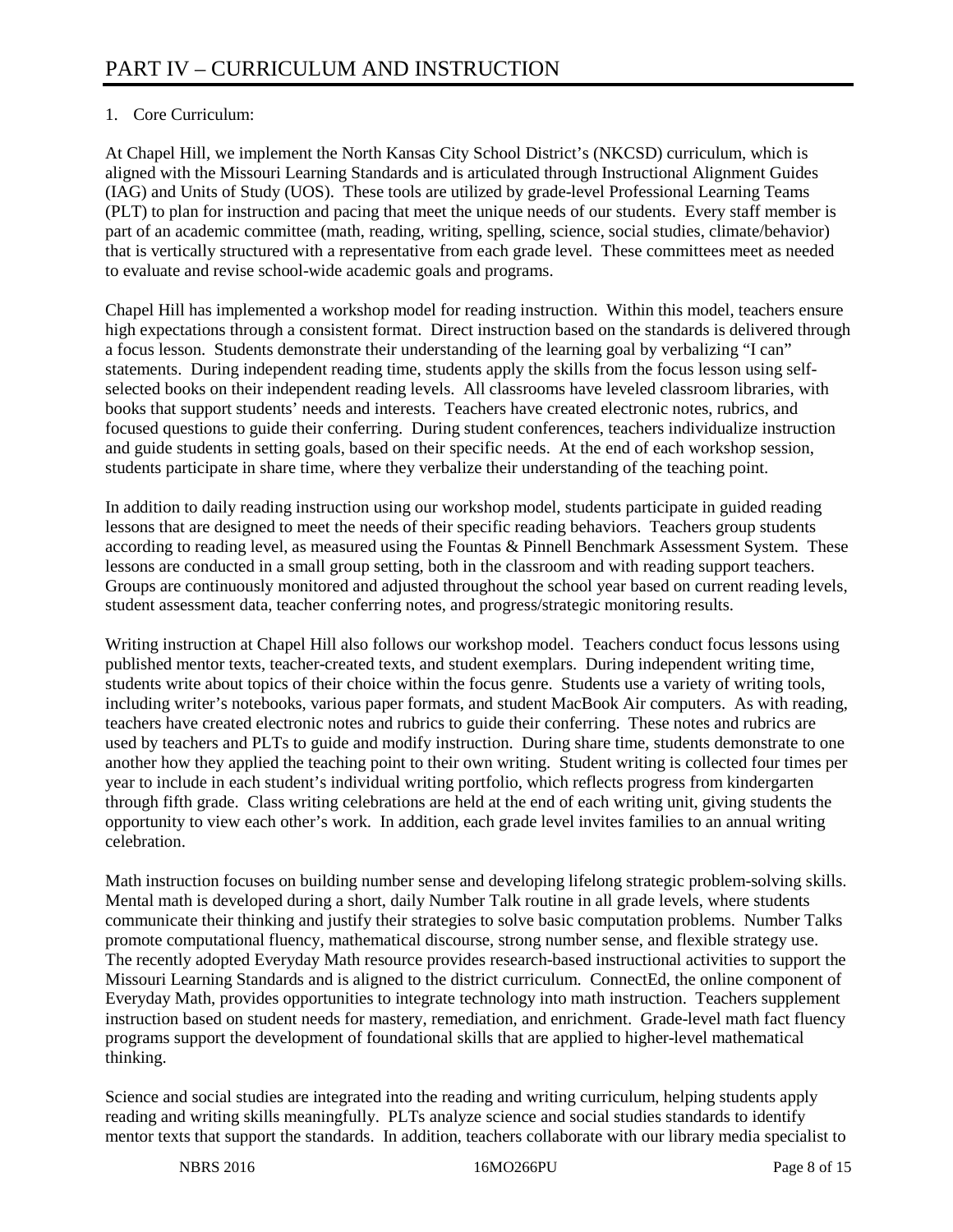develop lessons that incorporate research and inquiry. Grade-level field trips are aligned with science and/or social studies standards, offering students real-life application and understanding of the world around them. Junior Achievement volunteers from the community teach grade-level social studies standards as well.

# 2. Other Curriculum Areas:

As stated in our mission statement, "We are committed to fostering a climate that encourages diversity of thought, innovation, and a global perspective to support the development of well-rounded, productive citizens in an ever-changing world." We accomplish this task by providing our students with meaningful learning experiences that extend beyond general classroom instruction. All students at Chapel Hill participate in visual art, vocal music, and physical education (P.E.) classes for one hour each week. Health class is provided for 30 minutes each week as well. Our encore teachers work closely with the classroom teachers to align instruction, and follow the focus lesson structure from our literacy workshop model in their classrooms. Encore teachers collaborate monthly to refine their implementation of the focus lesson structure and incorporate Missouri Learning Standards into encore lessons at each grade level.

Visual art teachers weave together art and core classroom objectives. For instance, primary students illustrate their writing from the classroom, practice visual storytelling, and work on using Native American picture symbols. Intermediate students design 3-D structures with persuasive advertisements and use fractions and multiple lines of symmetry in quilt design. Intermediate students also tackle art challenges for which they must problem solve and brainstorm many solutions. Our art teachers consistently incorporate mentor texts into their lessons, supporting the literacy development of students.

Vocal music teachers incorporate social studies and literacy concepts into their lessons while teaching basic music foundational skills and concepts, according to the Missouri Learning Standards. In addition to attending vocal music class and preparing for annual grade-level performances, students have the opportunity to participate in other music experiences, including the fourth- and fifth-grade honors choir and fifth-grade strings program. These experiences support the development of performance skills and selfconfidence in all students.

P.E. classes teach students to value an active and healthy lifestyle. Students learn games and activities that develop teamwork, sportsmanship, and problem-solving skills. Where appropriate, P.E. teachers embed math and literacy concept review into their activities. In health classes, students learn about a variety of age-appropriate topics, including nutrition, safety, the human body, and making healthy choices.

Our school counselor visits first- through fifth-grade classrooms for a 30-minute lesson every other week. In addition to their weekly counselor lessons, kindergarten students receive social skills instruction from the school community resource specialist for 30 minutes each week to build social skills and relationships. Counselor lessons focus on three general areas: academic development, personal and social development, and career development. Student/teacher referral sheets for individual sessions and guidance curriculum determine the programming needs of all students. Counselor-led lunch groups develop social and problemsolving skills. Our school counselor's guidance curriculum helps to ensure that the social and emotional needs of all students are met.

Our library media center is the informational hub of our school. Students have access to thousands of books that are available for checkout, as well as magazines, newspapers, and computers with online research databases. Each class participates in a weekly checkout, and students may attend open checkout on a daily basis, which encourages the development of lifelong readers. One parent stated, "I love how there is a strong emphasis on giving all students access to check out books any day of the week." Chapel Hill has the highest book circulation in the district each year, with 51,655 books last year. Each grade level encourages library use through at-home reading programs. Grade-level PLTs meet with the library media specialist every six weeks to collaboratively plan media center instruction. These lessons are flexibly scheduled to align with classroom curriculum and pacing.

NBRS 2016 **16MO266PU** Page 9 of 15 As we work to support 21st century learners, Chapel Hill has embraced a new model for technology integration. With the acquisition of 210 student MacBook Air computers, we are nearing a 2:1 ratio of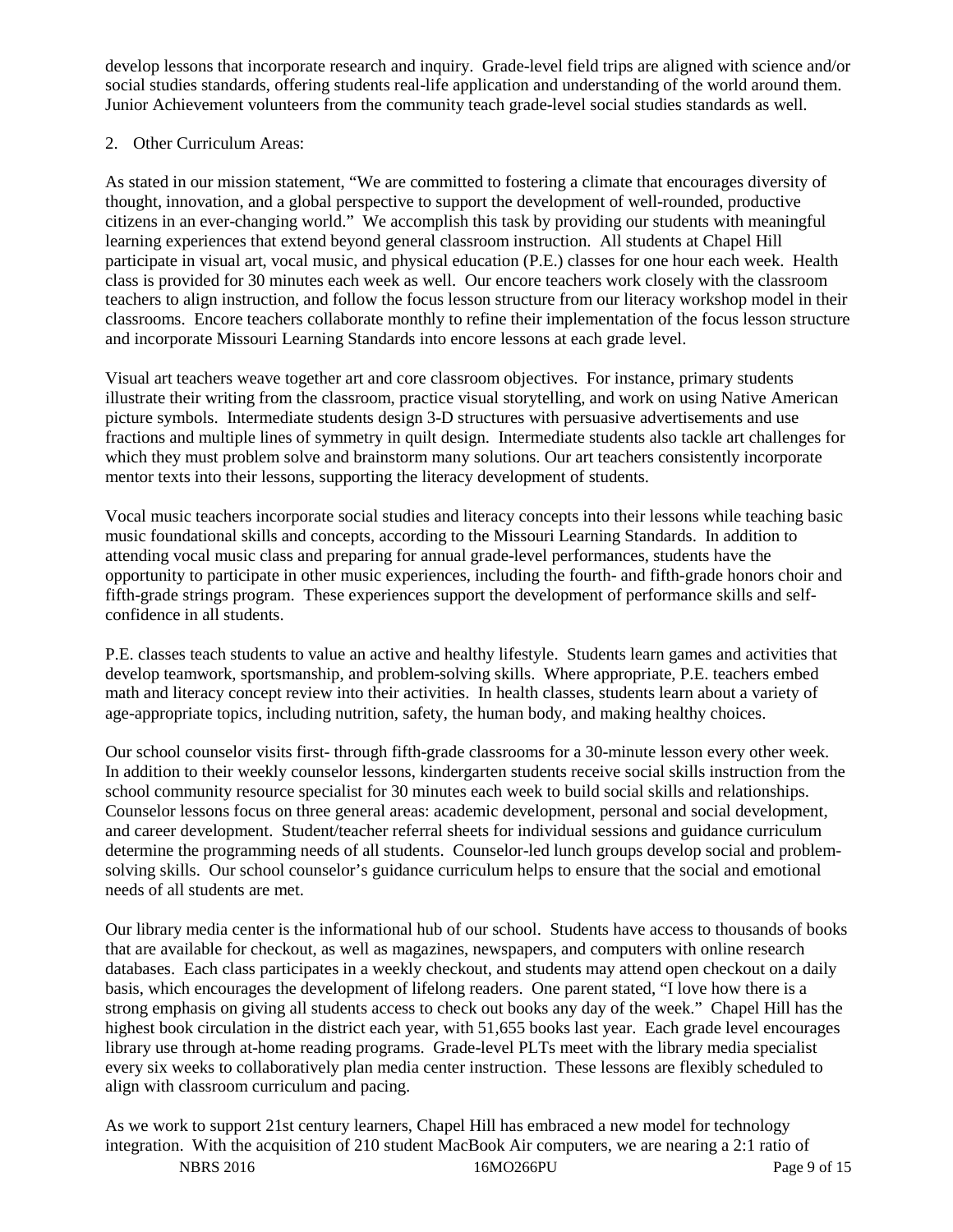students to computers. In addition to two scheduled computer lab times per week, teachers routinely check out computer carts for collaborative and independent student use in the classroom. Technology integration in the classroom supports the core curriculum through the application of research databases, curriculum software, skill-focused websites, publishing software, and other programs that are aligned to Missouri Learning Standards. Students are challenged to problem-solve and extend their thinking using technology as a platform for their learning. Students have access to district-provided learning links, research databases, and teacher websites. Teachers strategically plan technology experiences to maximize educational value.

3. Instructional Methods and Interventions:

The Chapel Hill community believes that all students, when provided with a safe environment, appropriate instruction, adequate time, and sufficient resources can learn and will learn. In order to accomplish our mission, we utilize a three-tier approach to instruction. Data is consistently collected throughout each tier to make programming decisions.

All students are involved in strong core instruction (Tier 1), in which teachers make instructional decisions based on student needs in the regular education classroom. Our workshop model facilitates differentiation based on mastery. Daily conferring notes and formative assessments guide lesson planning for whole group, small group, and individual teaching sessions. Classroom teachers share plans with support staff through a comprehensive weekly plan sheet, ensuring alignment of instruction.

In addition to core instruction, Tier 2 interventions are provided at least 3 days per week for 15 minutes for students who need more targeted support. Examples of Tier 2 interventions include explicit small group instruction, guided reading, speech and language interventions, Animated Literacy, Leveled Literacy Intervention (LLI), FasttMath, Explode the Code, and Touch Math. Classroom teachers conduct most Tier 2 interventions to keep students in their classrooms as much as possible. However, in an effort to pair students who have the highest level of need with the most qualified teacher, students with the most significant reading challenges receive small group instruction with our reading specialists.

When students are showing insufficient progress in Tier 2, our data team develops a plan for more intensive interventions (Tier 3). These focused instructional programs are implemented 4-5 days per week for 30 minutes. Examples of Tier 3 interventions include iReady, Reading Mastery, and Saxon Math. Students who benefit from Tier 3 interventions continue this programming. Students who do not show progress from Tier 3 interventions begin the special education referral process.

For students who qualify, our English Language Learner (ELL) teacher provides additional support for language acquisition. Our ELL teacher follows the district's UOS for Readers and Writers Workshop, either "pushing in" to classrooms or pulling students out for more intensive support. In addition, four of our classroom teachers are ELL certified, embedding support for ELL students in the regular classroom.

The SAGE (Students in Academically Gifted Education) Program is designed to challenge and support gifted students. It provides curriculum and educational activities to meet the academic, social, and affective needs of gifted students at levels commensurate to their abilities and interests. Students are encouraged to become independent learners and decision makers who recognize their potential and responsibilities in a global society. Currently, 30 Chapel Hill students are enrolled in the SAGE program.

4. Assessment for Instruction and Learning and Sharing Assessment Results:

Consistent data analysis occurs at Chapel Hill and is key to our students' high achievement. Teachers use daily informal assessments and common formative assessments (CFA) to differentiate instruction, provide specific and immediate feedback to students, and make instructional decisions. In addition, frequent running records are used to continuously evaluate student placement in guided reading groups.

Weekly grade-level PLTs analyze data using pre-assessments, writing samples, reading rubrics, conferring notes, CFAs, district benchmark assessments, and end-of-unit assessments. Our teaching and learning coach (TLC) participates in and guides PLT data analysis in all grade levels, providing input about effective and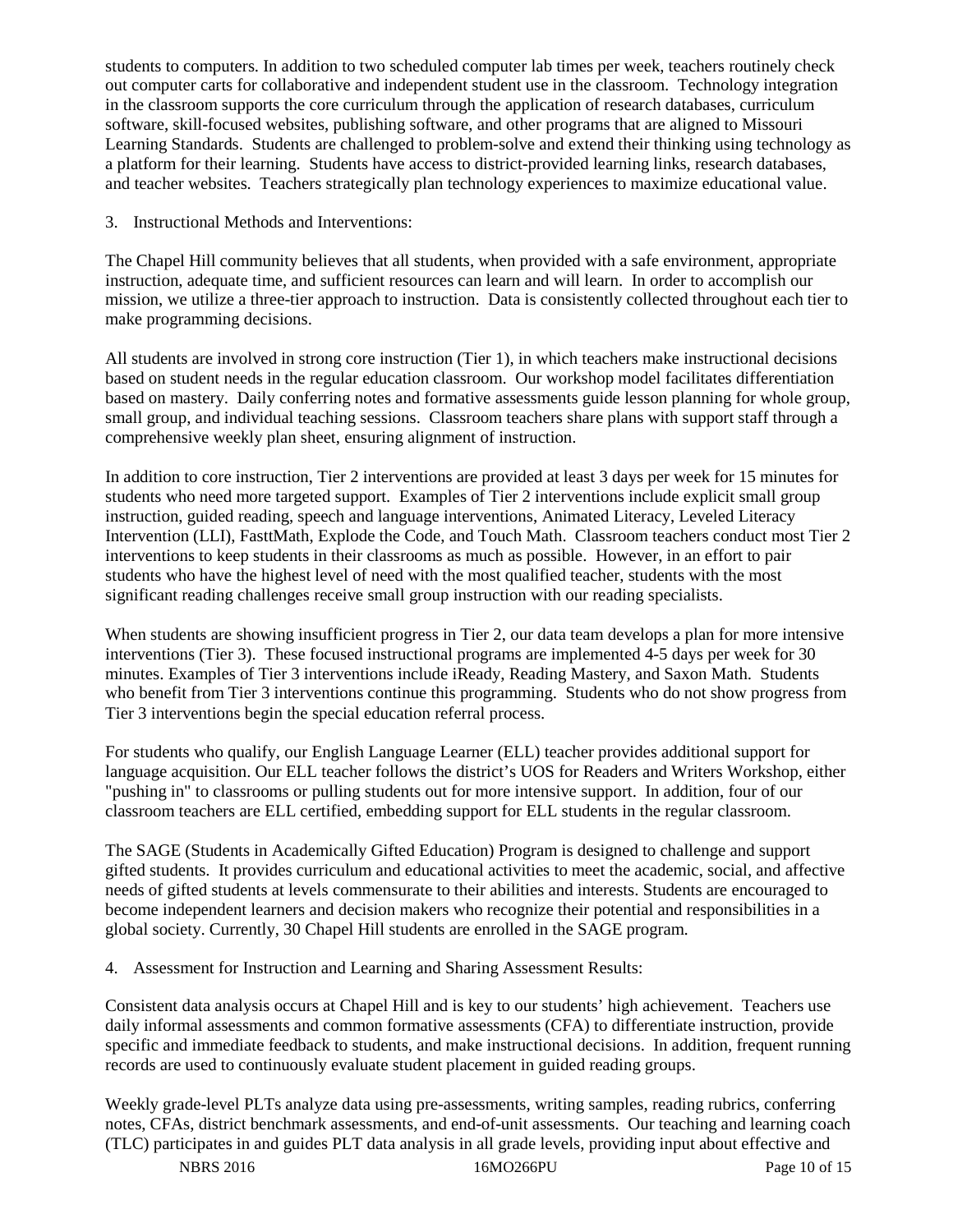efficient strategies and modifications that are being used throughout the building.

Standardized assessments in reading and math are administered tri-annually. These assessments include Fountas & Pinnell Benchmark Assessment and AIMSWeb Curriculum Based Measurements. Data is reviewed by teams to identify student intervention needs. Each team includes teachers, the principal, school psychologist, ELL teacher, speech and language pathologist, resource teacher, and reading support teachers. Students who score below the 25th percentile, according to national norms, are given more intensive interventions and are progress-monitored to determine effectiveness.

In grades 3-5, students are given reading and math district benchmark assessments tri-annually. From these assessments, teachers complete a Data Analysis Protocol to monitor student mastery of the Missouri Learning Standards and determine strengths and areas for continued growth. Students use this information as an internal motivator by tracking their progress. This protocol is also used by our PLTs to collaboratively plan instruction and reteaching.

Each spring, intermediate students take the Missouri Assessment Program (MAP) test. Data from this assessment is reported in the fall and is used to measure mastery of Missouri Learning Standards. Currently, the super subgroup performance at Chapel Hill is nearly commensurate with school-wide performance. During the 2014-2015 school year, the percentages of students scoring advanced and proficient are as follows:

Compared to the state's score of 59.9% in English Language Arts (ELA), Chapel Hill grades 3-5 scored 89.7% and the super subgroup scored 87.1%.

Compared to the state's score of 45.3% in Math, Chapel Hill grades 3-5 scored 81.8% and the super subgroup scored 74.2%.

Compared to the state's score of 56.2% in Science, Chapel Hill grade 5 scored 77.9% and the super subgroup scored 72%.

ELL students take the ACCESS (Assessing Comprehension and Communication in English State-to-State) test annually to identify their language proficiency level. Teachers use ACCESS test reports to modify instruction to meet the needs of ELL students as they progress through the levels of language proficiency.

Data is communicated to families in a variety of ways, including midterms, fall and spring conferences, frequent individual teacher/parent contact, progress reports, individual skill mastery checklists, intervention letters, quarterly Individualized Education Plan (IEP) progress reports, and through annual IEP review meetings.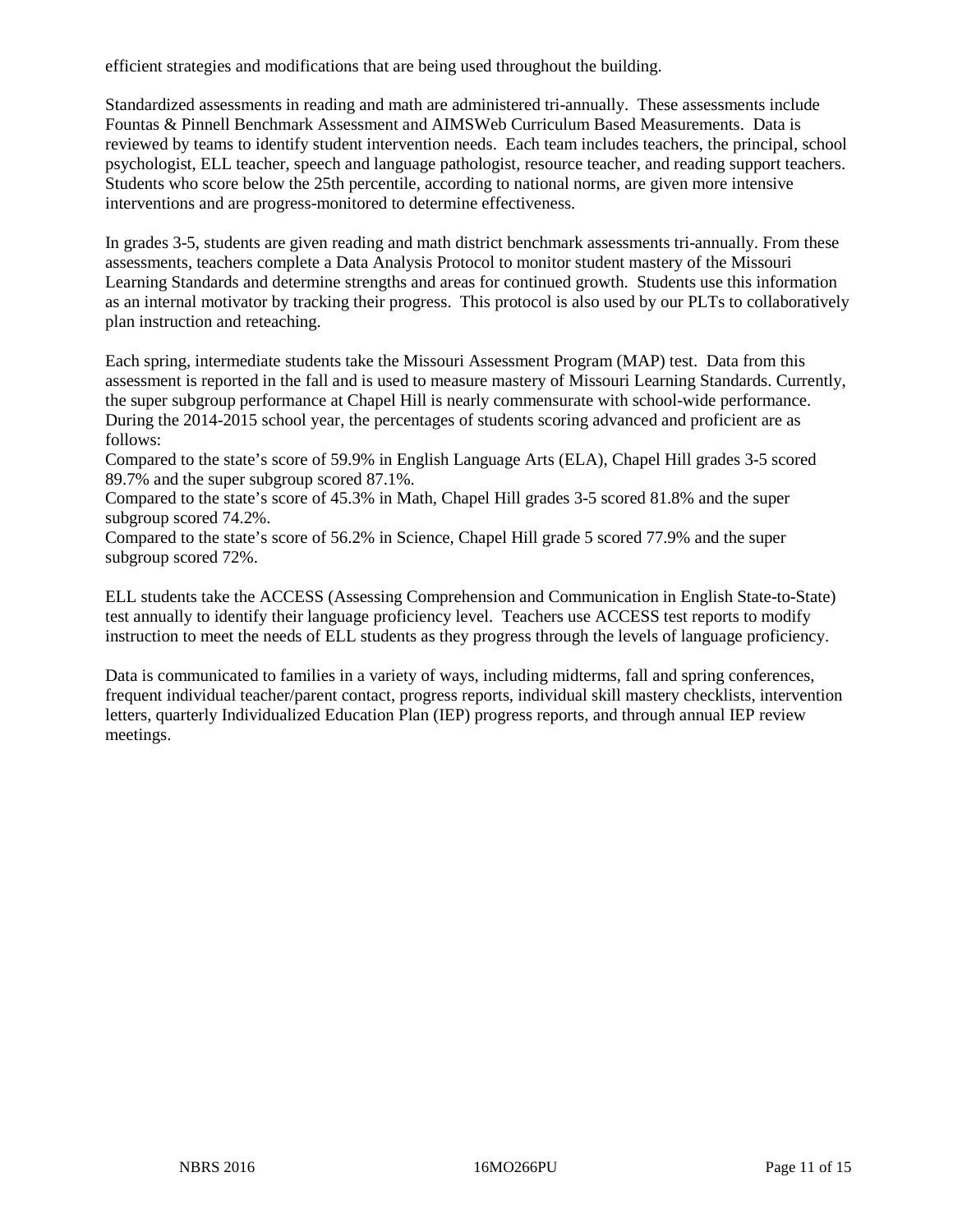# 1. School Climate/Culture:

Every morning, Chapel Hill students recite the school creed which ends with, "I can learn. I will learn. I will succeed." This motto clearly represents the high expectations of Chapel Hill. Morning announcements are read by fifth-grade students and include student academic and behavioral accomplishments, birthdays, and attendance award winners. Weekly grade-level attendance award winners earn a prize. Our school-wide "Paw program" gives whole-class positive reinforcement for behaviors that promote learning outside of the classroom. Each grade level's behavior plan is consistently followed by the whole staff and includes opportunities for students to be rewarded for good behavior and school citizenship. These opportunities for positive recognition greatly reduce the need for disciplinary consequences. In the 2014-2015 school year, there were only 7 office referrals and 2 after-school think periods.

Staff members are diligent about being advocates for all students. Teachers recognize students for achievements through daily morning announcements. All student birthdays are honored with a birthday book. Students are members of smaller communities within Chapel Hill, such as Running Club, Tennis Club, Cursive Club, Girls On the Run, Chess Club, Honors Choir, Strings, Lego Club, and Learn to Swim program. These clubs are led by teacher volunteers who are dedicated to student success. Select fifth grade students also have the opportunity to serve as ambassadors, assisting the school in a variety of areas, including new student tours, Kindergarten Orientation, and various school projects. Parents are pleased with the opportunities offered to students at Chapel Hill. One parent stated, "Teachers have taken an interest in our kids' education and well-being, in and out of school."

Chapel Hill teachers are actively involved in the decision-making process. One teacher stated, "There is a strong sense of community and collaboration. Staff is well supported and there are many procedures and policies in place to communicate effectively among the staff and with the families. The support for teachers and families is exceptional." Teachers share ideas and support each other through weekly PLT meetings. One member from each grade level and encore PLT is a representative at our monthly site council meetings, allowing vertical collaboration regarding school operations and instruction. Academic committees are comprised of one member from each grade level, as well as special area teachers when appropriate. Our TLC models lessons, researches standards, and supports teachers as they implement best practices. Teachers frequently seek her expertise when planning instruction. Feedback from walkthroughs at the district and building level, shows teachers how much their hard work and professionalism is valued.

2. Engaging Families and Community:

Families have many opportunities to participate in academic and social events at Chapel Hill. Before school begins, families are invited to visit the school for Meet the Teacher Night. In addition to meeting their teachers, families learn about PTA volunteer opportunities and extracurricular activities available to students. Our PTA Fall Round Up/Literacy Night is an opportunity for students and families to visit the school together, learn about our literacy model, and participate in a carnival. In the fall, 100% of families attend parent/teacher conferences. We hold student-led conferences in the spring. Grade-level writing celebrations invite families to see writing projects completed by students throughout the year.

The school communicates with families in a variety of ways. Individual staff members send out weekly newsletters to parents and families outlining current learning and important information. Teachers also submit "good phone calls home", where the office calls families to congratulate students for their accomplishments. In addition, the school sends out a monthly newsletter summarizing grade-level learning and upcoming activity information. This helps to foster collaboration and a sense of community among the staff members and stakeholders.

We work closely with our business partners: Gladstone Rotary, Pizza Ranch, and Hy-Vee. These community partners provide support for events and activities that promote school improvement and student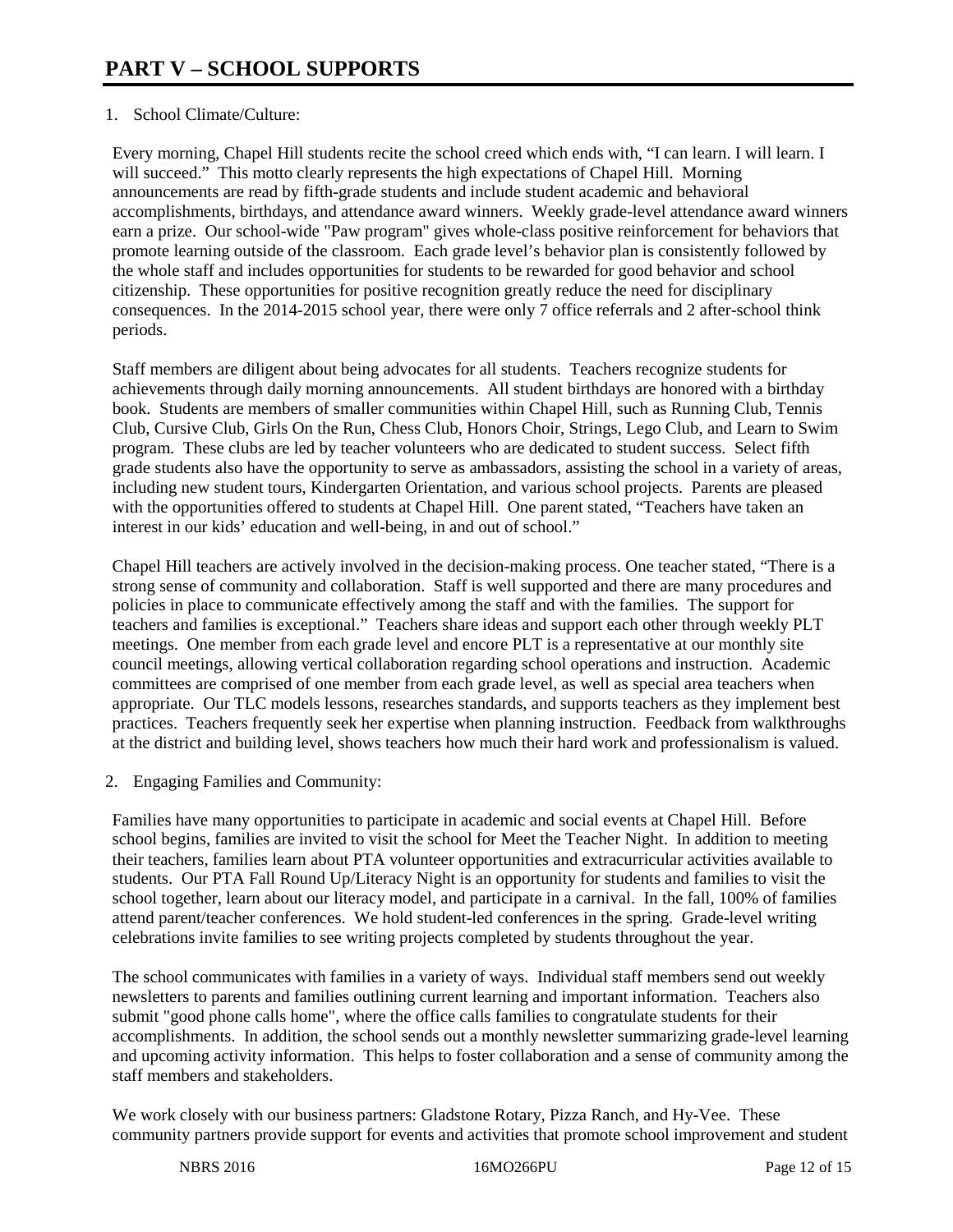success such as field trips, rewards for academic progress, and supplies for special programming. Our district's partnership with the Gladstone Community Center is utilized during our Day With the Author program, during which fourth- and fifth-graders read and respond to books, earning the opportunity to spend the day with a published author.

Volunteers from the surrounding community are integral to the success of our students. A+ students from district high schools serve as positive role models as they tutor Chapel Hill students. Our 86 YouthFriends are parent, community, and staff volunteers who work with individuals and small groups in the classroom, as well as volunteer in the library and chaperone field trips. Our Senior Tax Exchange Program (STEP) volunteers are senior citizens who work one-on-one with students. Local law enforcement engages with fifth-graders in the Drug Abuse Resistance Education (DARE) program, promoting healthy lifestyle choices. Junior Achievement volunteers teach lessons about our community and its leaders. Tri-County Mental Health Services has a partnership with our district, providing medical and emotional support for families. The Clay County Health Department provides dental education and screening for our students. Our Girls on the Run coaches are volunteers from around the community who donate their time to help build self-confidence and friendships among team members.

## 3. Professional Development:

The development of lifelong learners at Chapel Hill applies not only to our students, but also to our staff. Teachers participate in district-provided monthly modules to refine instruction and ensure fidelity to the district's expectations. The building TLC presents these modules, giving teachers opportunities to collaborate vertically and apply the information to the school's specific needs. Teachers implement new ideas from the modules and reflect on their impact during weekly PLT meetings with the TLC. Coaching cycles, offered by the TLC, enhance professional growth as well as student achievement by providing a scaffolded instructional model. During coaching cycles, the TLC and teacher work together to meet specific goals.

In addition to professional development sessions, there are many opportunities for Chapel Hill staff to refine their individual skills. Teachers are invited to periodic sessions led by consultants such as Matt Glover (Writers Workshop), Ellin Keene (Readers Workshop), and Debbie Miller (Readers Workshop). These consultants model lessons in classrooms across the district. All teachers also have the option to visit demonstration classrooms throughout the year, offering a closer approximation to their own instructional environment. Each summer, four teachers from Chapel Hill attend a week-long Teachers College, which focuses on refining literacy instruction. Two teachers from every grade level participate in Math Solutions, learning how to increase the rigor and relevance of math instruction. This year's Math Solutions training is focused on action research, allowing teachers to target their students' specific needs. When teachers attend unique professional development experiences, they share the information and strategies with their PLTs, which impacts the entire student population.

The New Teacher Cohort Program supports first- and second-year teachers. This district-wide cohort meets monthly and offers opportunities for members to observe veteran teachers, be observed by their mentors, and receive feedback about their instruction. Each new teacher is paired with one of Chapel Hill's veteran teachers as their mentor. Chapel Hill teachers continue to support each other, long after the Cohort Program ends.

Summer Academy and Professional Growth Courses (PGC) are offered as optional professional development to teachers who strive for innovation and improvement. Many Chapel Hill teachers participate, both as teachers and learners. The NKCSD Summer Academy provides differentiated professional development connected to district initiatives. Teachers choose courses to attend during this week-long learning summit. Courses at Summer Academy are led by professional consultants, district leaders, and teachers. PGCs are multi-session courses offered throughout the year by district teachers with master's degrees, which includes many Chapel Hill teachers.

Chapel Hill's mission is to develop lifelong learners, which is evident through our participation in continuous professional development. We believe there is a strong correlation between our student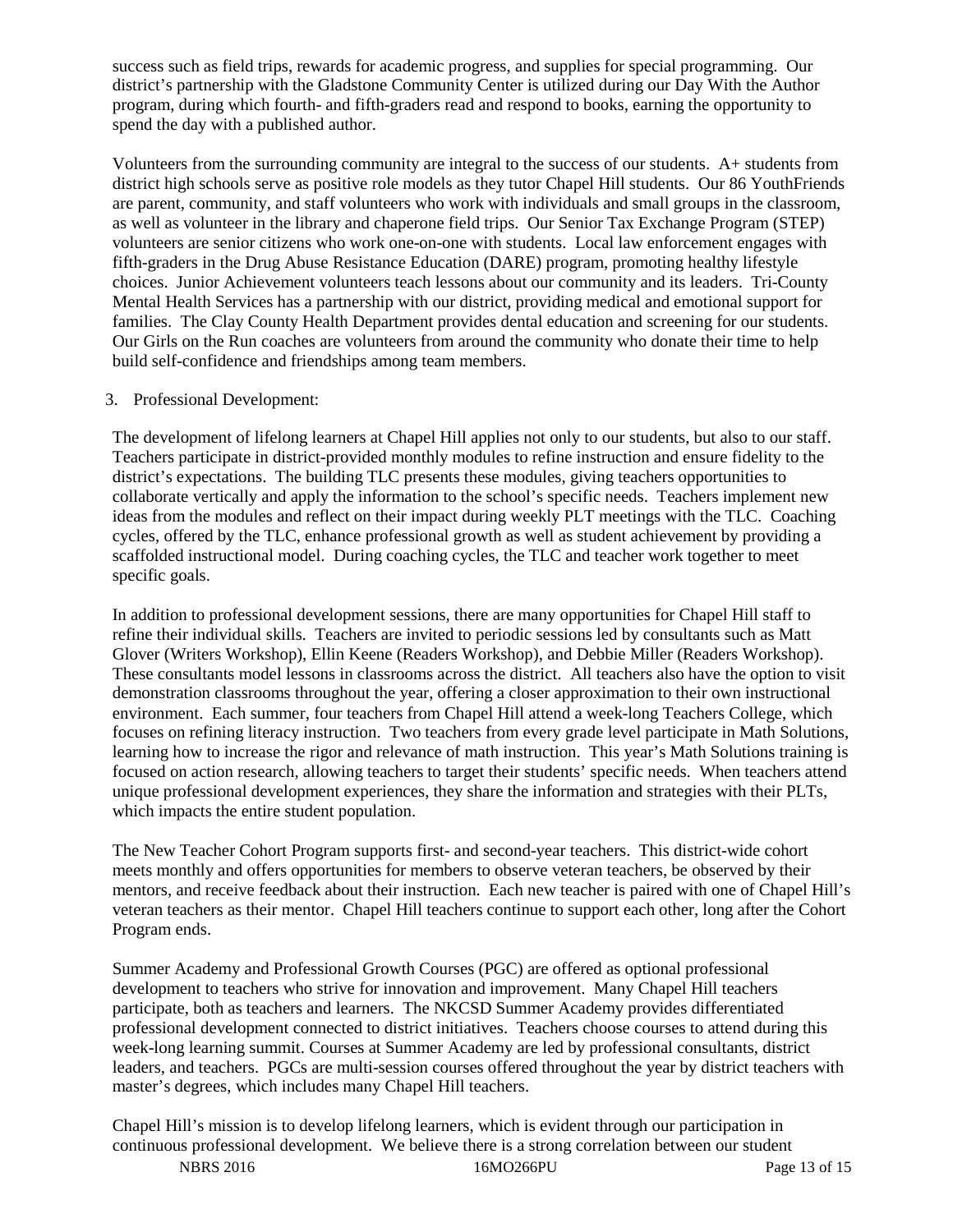achievement and the high-quality instruction that results from implementation of research-based strategies and innovative techniques.

# 4. School Leadership:

Chapel Hill operates under leadership that empowers teachers and promotes student achievement. School leadership is shared among the principal, assistant principal, TLC, our site council (SDM - Shared Decision Making), and academic committees. The SDM committee meets monthly to collaborate regarding schoolwide academic decisions and progress on action steps from our School Improvement Plan (SIP). Notes from SDM and academic committee meetings are shared by representatives with their grade-level teams during weekly PLT meetings.

Building leaders monitor classroom instruction for effectiveness through frequent walkthroughs. Celebrations and opportunities for growth are shared with teachers following each of these informal observations. Formal observations are conducted annually using the Performance Based Teacher Evaluation (PBTE) system to document continuous instructional improvement for all teachers.

Our principal makes curricular purchases that are based on the building budget and tied to our SIP. Teachers request classroom materials which are prioritized based on curricular needs. From these requests, our principal maximizes the budget by purchasing high-quality materials that are directly aligned with curriculum, and therefore tied to student achievement. Purchases are made in grade-level increments, allowing consistency among grade levels. For example, texts for classroom libraries are purchased in sets (one per classroom at each grade level), giving students in all classrooms equal access to quality literature.

Teachers are represented in all areas of leadership including SDM, academic committees, and PTA. Our principal has created a culture in which teachers are independent decision makers, driven by the best interests of students. Staff members are self-motivated, implementing ideas to improve ongoing practices and procedures. For example, the SDM committee evaluated and modified the organization of dismissal procedures, creating more efficiency. Also, one grade level evaluated the effectiveness of their spelling program, modifying the skills addressed and the amount of time between lists, based on the needs of students. This curriculum modification was shared vertically, which resulted in other grades re-evaluating their spelling curriculum. Our culture of empowerment creates a climate where teachers enjoy their jobs, feel valued, and make a difference. This high teacher morale naturally creates an environment where students enjoy learning.

Students are empowered to be leaders as well. Fifth-grade students serve as student ambassadors, welcoming new students throughout the year and giving tours of the school to incoming kindergarten families. Student ambassadors help with school initiatives such as United Way fundraisers, Red Ribbon Week, and attendance awards. The library media center utilizes student volunteers to help with book bin delivery and morning computer set up. Older students are paired with younger students as hallway escorts and book buddies. Within all classrooms, students are given classroom jobs and responsibilities, developing lifelong leadership skills.